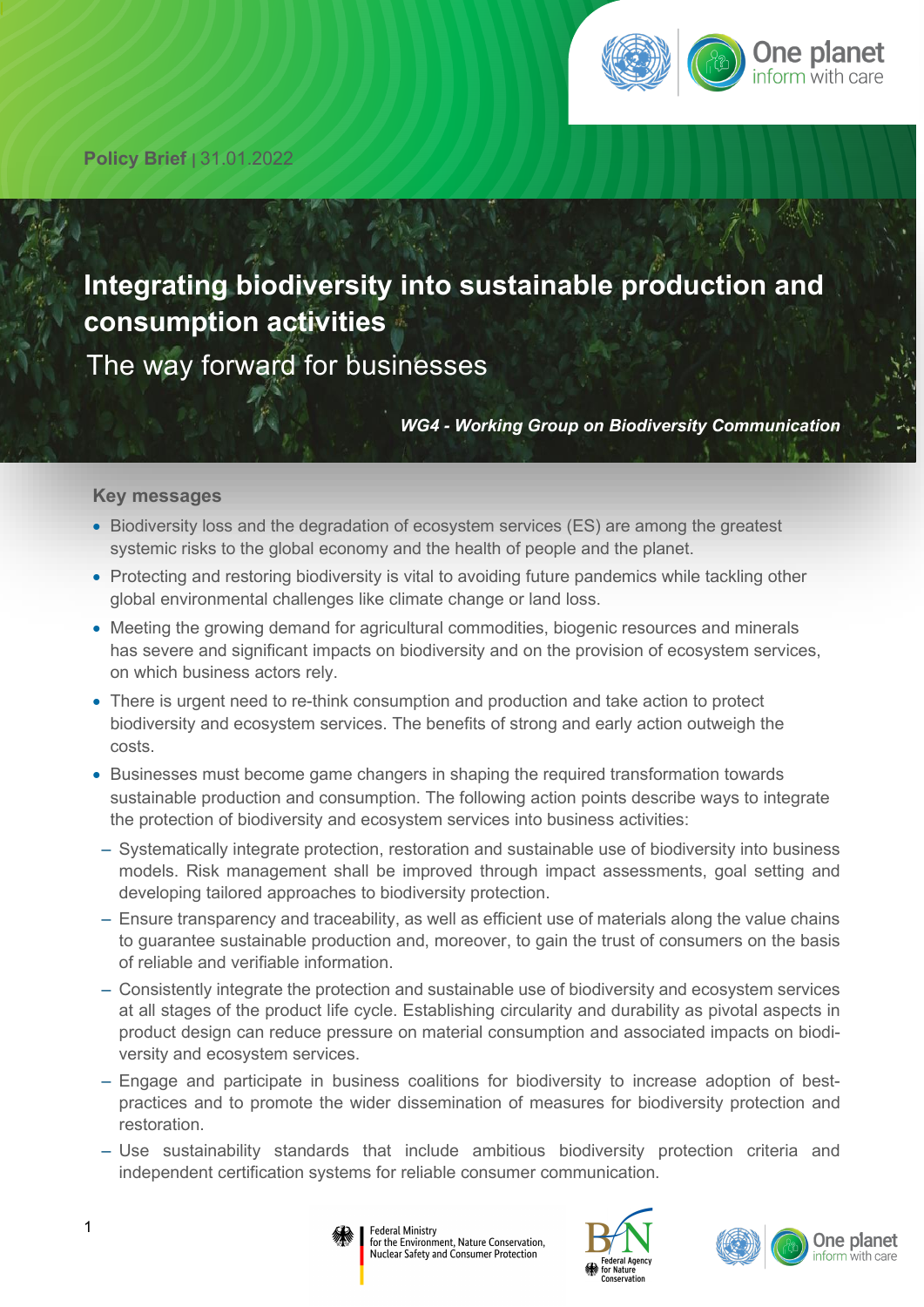# The urgent need for transformative change towards sustainable production and consumption

Nature and its essential ecosystem services (ES) provide the basis for societal well-being and all current and future economic activities. At present, however, biodiversity is being lost at an alarming speed; it is estimated that 23 % of global land area is already degraded. Over 85 % of wetlands have disappeared since 1970 and 32 million hectares of primary forest or recovering forest in the tropics were lost between 2010 and 2015 and, according to IPBES, about 1 million species are threatened with extinction if no action is taken [11]. The current, unprecedented loss of biodiversity therefore presents one of the greatest systemic risks to the global economy and the health of people and the planet [24]. Both production and extraction of raw materials for consumer goods are linked to impacts which include the conversion of biodiverse ecosystems (e.g. large-scale deforestation) as well as the overexploitation and pollution of land and seas [12]. The irreversible decline of biodiversity and ES in recent decades as well as recent global developments such as the Covid-19 pandemic are evidence that our current economic activities are exceeding the planetary boundaries, i.e. the safe operating space for humanity [17, 25]. The Dasgupta Report [6] highlights the need for far-reaching transformative change in society and business to conserve the natural capital that our economy depends on. We must act now to halt the devastating impacts of prevailing production and consumption patterns on biodiversity and ES worldwide while remembering that the benefits of strong and early action outweigh the short-term costs [6].

International momentum has developed around the global agenda for biodiversity. The number of upcoming regulations and policy strategies aiming to align all production activities and financial flows with biodiversity values [4] represent a turning point for traditional business models. Simultaneously, consumers are increasingly aware of the environmental impacts of their consumption choices. Hence, the demand for sustainable products is expanding. Although all value chains are dependent on biodiversity and ecosystem services, nature-related risks are undervalued in business decision making. There are legal requirements for businesses to account for the environmental risks to their operation and reputation, however, few take meaningful action to promote positive impacts resulting from their activities. Failing to integrate protection, restoration and sustainable use of biodiversity into business activities poses not only operational and financial risks, but also misses a chance for innovation, increasing resiliency of supply chains and gaining recognition in this field.

Business actors must be the game changers who actively shape the required transformation towards sustainable production and consumption. There are already several companies that have systematically identified the environmental impacts of their supply chains and encourage active and long-term engagement of their suppliers. Possible effective measures for the protection, restoration and sustainable use of biodiversity and ES range from increasing transparency along the supply chain through committing to sustainable sourcing to streamlining resource use. Other measures include embedding circularity in business models by producing durable and recyclable products, as well as promoting sustainable consumption choices through better consumer information.

This policy brief provides general recommendations and concrete starting points for business actors in integrating biodiversity into production and consumption. In the following, priorities for practical action in different key sectors are described and finally, concluding remarks about the way forward are presented.





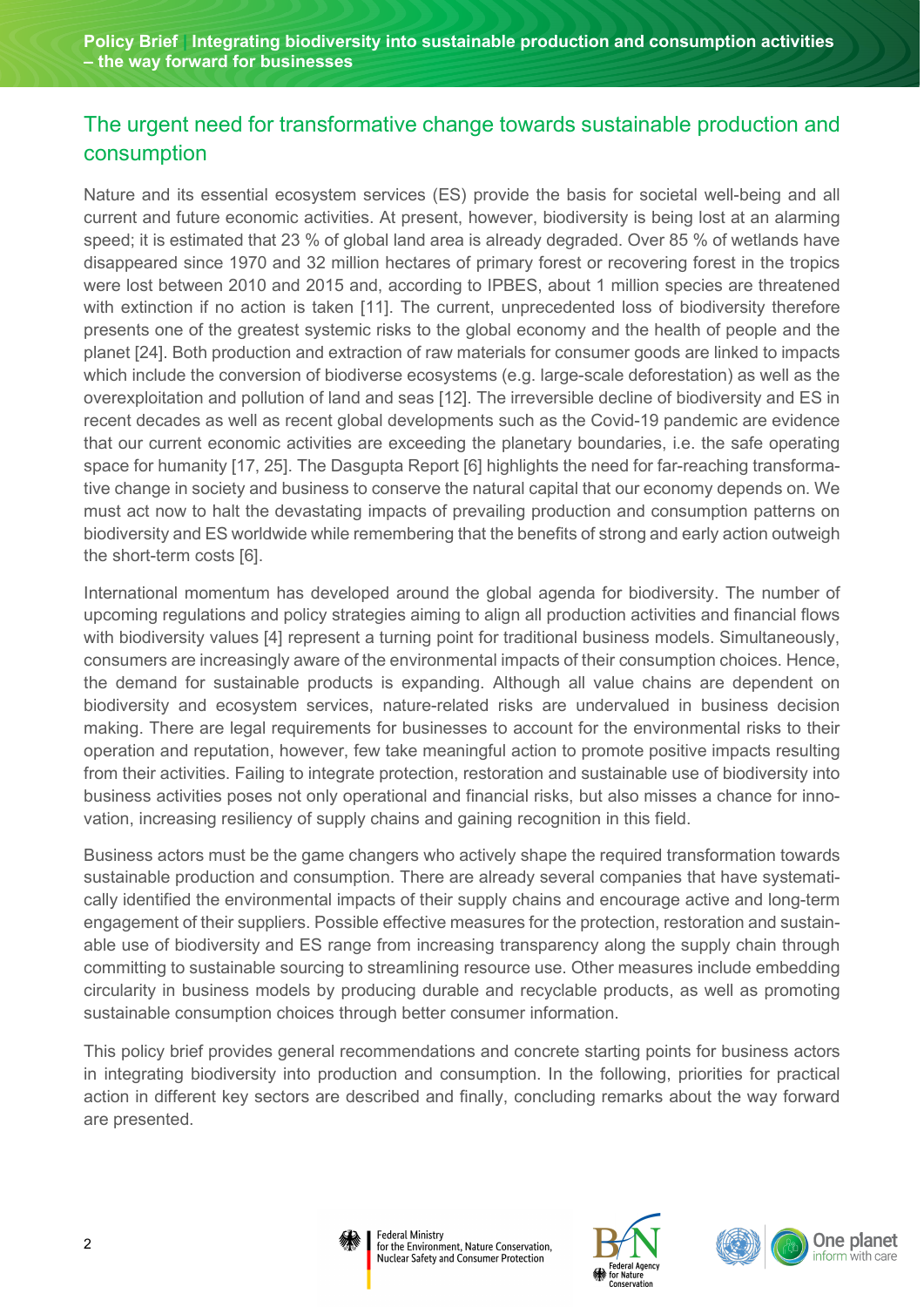# Calls for action: Business actors have a key role to play!

Business actors are called to prioritise biodiversity and ES in all activities across their value chains and along the entire life cycle of their products. This issue must be systematically integrated in all economic sectors, both upstream and downstream. However, implementation should go beyond mere communication activities. Business actors can make significant contributions to the protection of biodiversity and ES through concrete and feasible measures such as:

#### • **Assessing the business impact on nature across all value chains and involvement of suppliers**

First, it is important to understand the impacts, hotspots, and improvement opportunities in the context of biodiversity. Companies are called upon to apply due diligence mechanisms to collect relevant information about their suppliers, raw materials, and production practices. In contrast to climate change, impact assessments for biodiversity and ecosystem services consider specific geographical aspects. The involvement of suppliers and local stakeholders in this process is crucial to build trust and cooperation along value chains [21].

#### • **Identifying priorities for goal setting and defining the approach for protection, restoration and sustainable use of biodiversity**

Based on the impact assessment, priorities can be identified and used as a frame for setting goals. The Science-Based Targets for Nature [16] will provide a good framework for companies to define, advance and measure progress towards concrete goals while addressing the drivers of biodiversity loss and operating within planetary boundaries. Depending on the defined approach, these goals can include commitments to zero deforestation or land conversion.

#### • **Ensuring sustainability of business and value chain activities through traceability and transparency**

The demand for transparency is increasing among consumers. According to the UEBT 2020 Biodiversity Barometer, 82 % of respondents consider that companies have a moral obligation to ensure a positive impact on people and biodiversity, and transparency ranks higher on the list of consumer expectations year after year [20]. Transparency requires knowledge of the state of value chains and communication both internally and externally. The tracking of products from source to consumer along the whole life cycle chain is essential for a trustful impact assessment and risk management [2, 8, 14]. Transparency, traceability and information about the actions for minimizing the impacts will be rewarded with trust and brand loyalty. Natura Cosmetics, for example, has gained recognition for sourcing with respect for people and biodiversity in Brazil, its home market. A survey carried out in 2020 by the Union for Ethical Biotrade revealed that 55 % of consumers surveyed in Brazil knew the company and its efforts [20].

*Interested business actors can find further information, resources, guidelines and inspiring examples for biodiversity communication in a [Toolkit](https://www.oneplanetnetwork.org/programmes/consumer-information-scp/biodiversity) provided by the One Planet network's Consumer Information Programme.[1](#page-2-0)*

<span id="page-2-0"></span>[<sup>1</sup>](#page-2-1) https://www.oneplanetnetwork.org/programmes/consumer-information-scp/biodiversity





<span id="page-2-1"></span>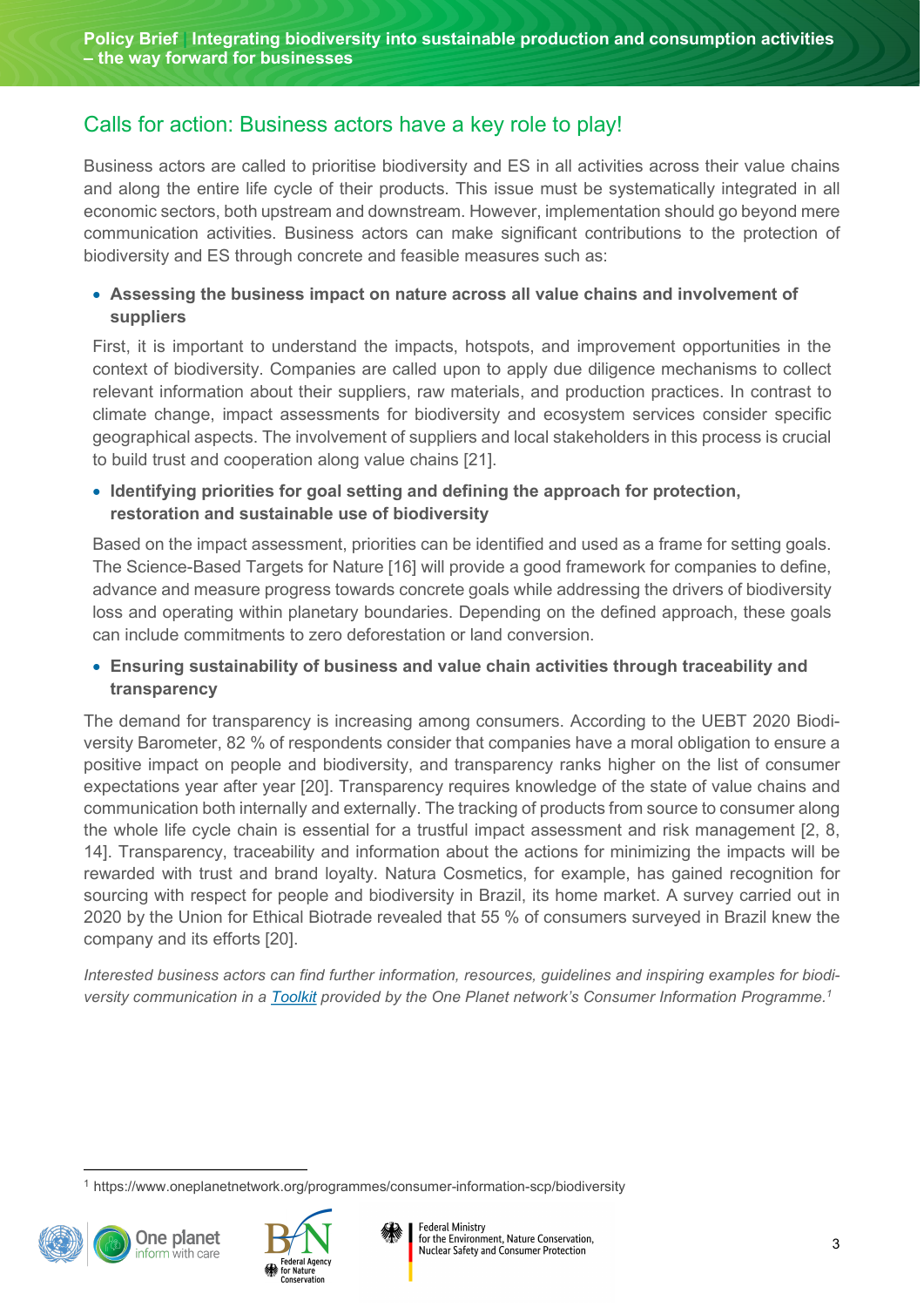#### • **Comply with voluntary sustainability standards**

Voluntary sustainability standards (VSS) offer guidance to businesses by focusing on relevant actions to address biodiversity concerns along value chains and promote the protection of biodiversity. Moreover, VSS provide platforms for knowledge exchange and showcasing best practices, thus providing a source of inspiration for others. Complying and collaborating with credible and independent VSS and their networks translates into benefits for business actors such as improving measurability and transparency with respect to the actors' biodiversity-related performance. Standards that include external independent third party verification should be preferred due to higher credibility [20].

#### <span id="page-3-3"></span>• **Support and adhere to existing eco-labelling schemes that include biodiversity criteria**

Eco-labelling can be used in B[2](#page-3-0)B, B2C and B2G<sup>2</sup> communication to demonstrate preferable products, services or companies based on environmental, social, health and safety criteria or other performance metrics. Moreover, by requesting suppliers to meet the relevant ecolabel requirements, businesses can drive forward improved production processes There are already standards and Type I eco-labels which include biodiversity considerations taking a life-cycle perspective by requiring the protection of virgin forests, prohibiting the use of pesticides or the use of aquatoxic chemicals in the production process. The utilisation of these eco-labels supports business actors in promoting consumer information about their products and services and strengthening their trademark.

*Business actors can access information about applicable eco-label schemes for their sector and region in the [Global Ecolabelling Network](https://www.globalecolabelling.net/eco/green-certification-by-country/)[3](#page-3-1) .*

#### <span id="page-3-4"></span>• **Consistent consideration of biodiversity and ecosystem services in all product stages**

Biodiversity and ecosystem services can be integrated in business activities already in the stages of design and product development. Eco-design and alternative business models can contribute to increased circularity (e.g. design for recycling and durability; Product as a Service; second-hand, repair and remanufacturing services) and create closed material loops of critical and scarce resources, thereby avoiding extraction and the high impacts on biodiversity hotspots associated with it. This approach represents additional benefits in terms of innovation and brand differentiation but also efficiency and waste minimisation. Transparency and traceability are linked to this action point, helping to understand where raw materials come from and enabling improved prioritising of action in those supply chains where biodiversity risks are identified.

#### • **Strengthen business collaboration and coalitions for biodiversity**

Business actors are called to initiate, participate, and collaborate in relevant stakeholder coalitions for biodiversity protection. The work of similar coalitions follows a cross-sectoral and multi-level cooperation approach to coordinate the necessary efforts as well as increase the adoption and outreach of the measures [18]. They also bring together stakeholders from all stages of the value chains such as producers, retailers, and consumers around efforts to address the protection of biodiversity and ES. Engagement and multi-level stakeholder collaboration is part of the way forward.

<span id="page-3-5"></span>*More detailed information about current state and future requirements in information, communication and international cooperation for biodiversity, including good practice examples and examples of relevant stakeholder coalitions, can be found [here](https://www.bfn.de/sites/default/files/2021-12/2021-sustainable-consumption-information-communication-cooperation-bfn_0.pdf)[4](#page-3-2) .* 

<span id="page-3-2"></span>[<sup>4</sup>](#page-3-5) Teufel et al. (2021): Sustainable consumption for biodiversity and ecosystem services – current state and future requirements in information, communication and international cooperation. https://tinyurl.com/communication-biodiv







<span id="page-3-0"></span>[<sup>2</sup>](#page-3-3) B2B: Business to Business, B2C: Business to Consumer, B2G: Business to Government

<span id="page-3-1"></span>[<sup>3</sup>](#page-3-4) https://www.globalecolabelling.net/eco/green-certification-by-country/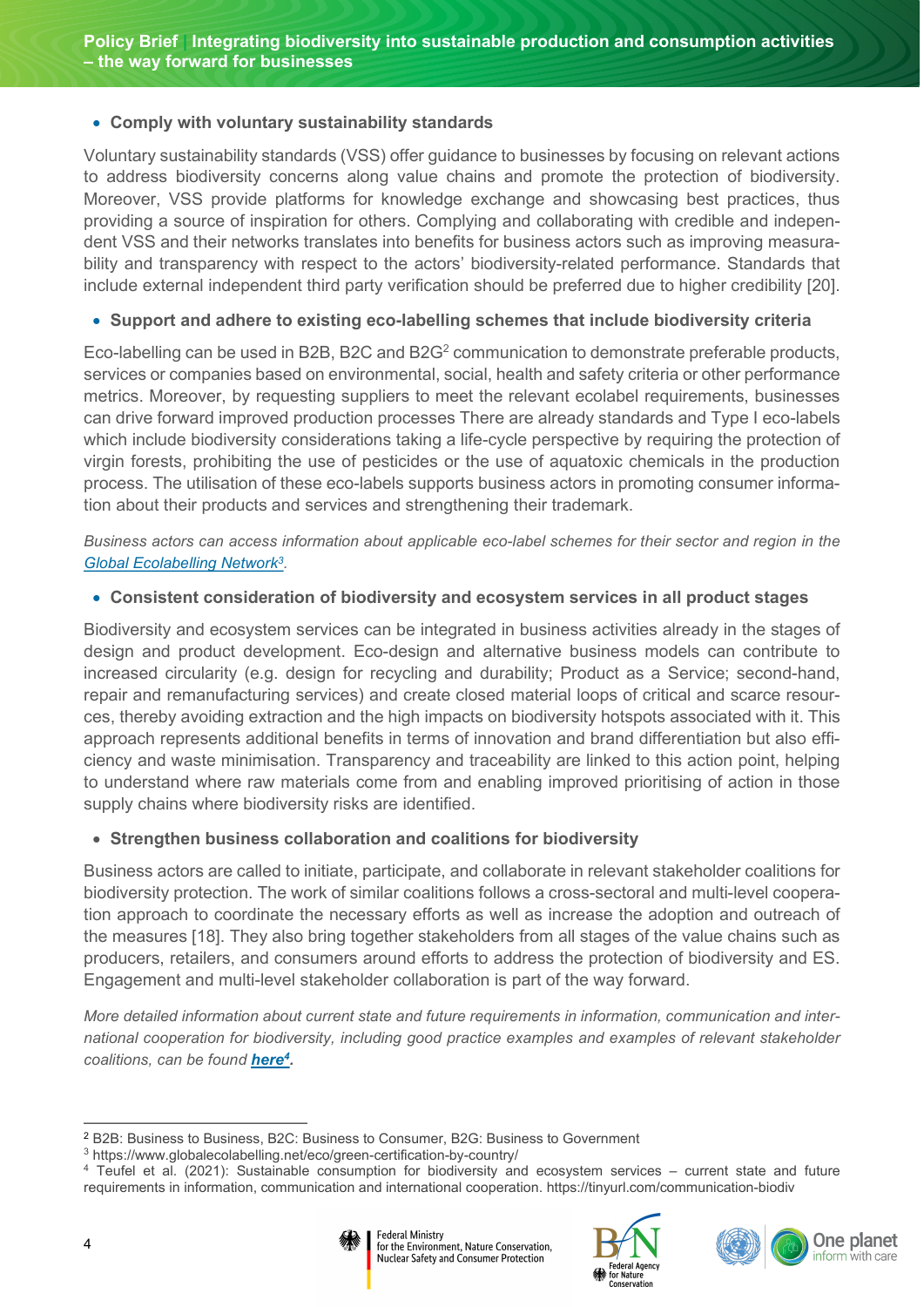# Key sectors and priorities for action

#### • **Food and Agriculture**

The impacts of this sector on biodiversity and ES are primary linked to land use changes and greenhouse gas emissions from intensive agricultural production systems worldwide. These systems are connected to agrochemical inputs and overuse of natural resources with consequences such as biodiversity loss, eutrophication, a decline in soil organic matter, soil erosion, compaction and salinisation [3]. The agricultural and food sector accounts for 40 % of quantified biodiversity losses in most countries and regions and therefore requires urgent action to ensure global food security [5], [13], [22].

Business actors in this sector are responsible for ensuring that the supply of primary agricultural products is not linked to deforestation or destruction of ecosystems. Traceability and transparency are especially needed in the case of commodities used for animal feed and the meat industry such as palm oil, soy, and fish. Products from organic farming, or alternative practices such as agroforestry systems or regenerative agriculture can have major environmental benefits. Purchasing certified products is one way to include more trustworthy products in business supply.

# • **Textiles & Clothing**

Most environmental impacts in this sector (water use, carbon emissions, waste, water and air pollutants) [15] are linked to the production of raw materials for natural and synthetic fibres. However, biodiversity impacts and risks are present in all stages of the lifecycle of textile products [12]. The complexity of textile and clothing value chains which results from its global distribution and diverse range of raw materials, manufacturing facilities, and consumer markets [1], makes transparency and traceability in this sector even more relevant. To embed biodiversity into their business strategy, actors must assess their impacts (considering materials, technology, and processing-location) in each specific geospatial context [19]. Relevant action points include switching to organic production of natural fibers, reducing chemicals use, reducing waste and all forms of pollution, and working towards resource efficiency through design for durability and circularity. Certification is a meaningful way to prove the implementation of these measures.

*For more information about concrete action priorities in the textile value chain see 2020 UNEP's [Global](https://www.oneplanetnetwork.org/sites/default/files/unep_sustainability_and_circularity_textile_value_chain_1.pdf)  [Stocktaking on Sustainability and Circularity in the Textile Value Chain](https://www.oneplanetnetwork.org/sites/default/files/unep_sustainability_and_circularity_textile_value_chain_1.pdf)[5](#page-4-0) .*

# • **Housing & Construction**

Besides the loss of land for new infrastructure, the most relevant activity for the protection of biodiversity and ecosystem services in the housing and construction sector is the extraction of building materials like wood as well as sand and gravel. For this reason, business actors from this sector are urged to contribute to closing material cycles by increasing the reuse and upcycling of building materials, thereby reducing the need for new building materials. Additional actions to contribute to biodiversity protection and restoration in this sector involve increased efforts to develop and include bio-based and low carbon solutions (e.g. wood, natural isolation materials) in construction and measures to ensure a legal and sustainable sourcing of timber products.

<span id="page-4-0"></span>[<sup>5</sup>](#page-4-1) https://www.oneplanetnetwork.org/sites/default/files/unep\_sustainability\_and\_circularity\_textile\_value\_chain\_1.pdf





<span id="page-4-1"></span>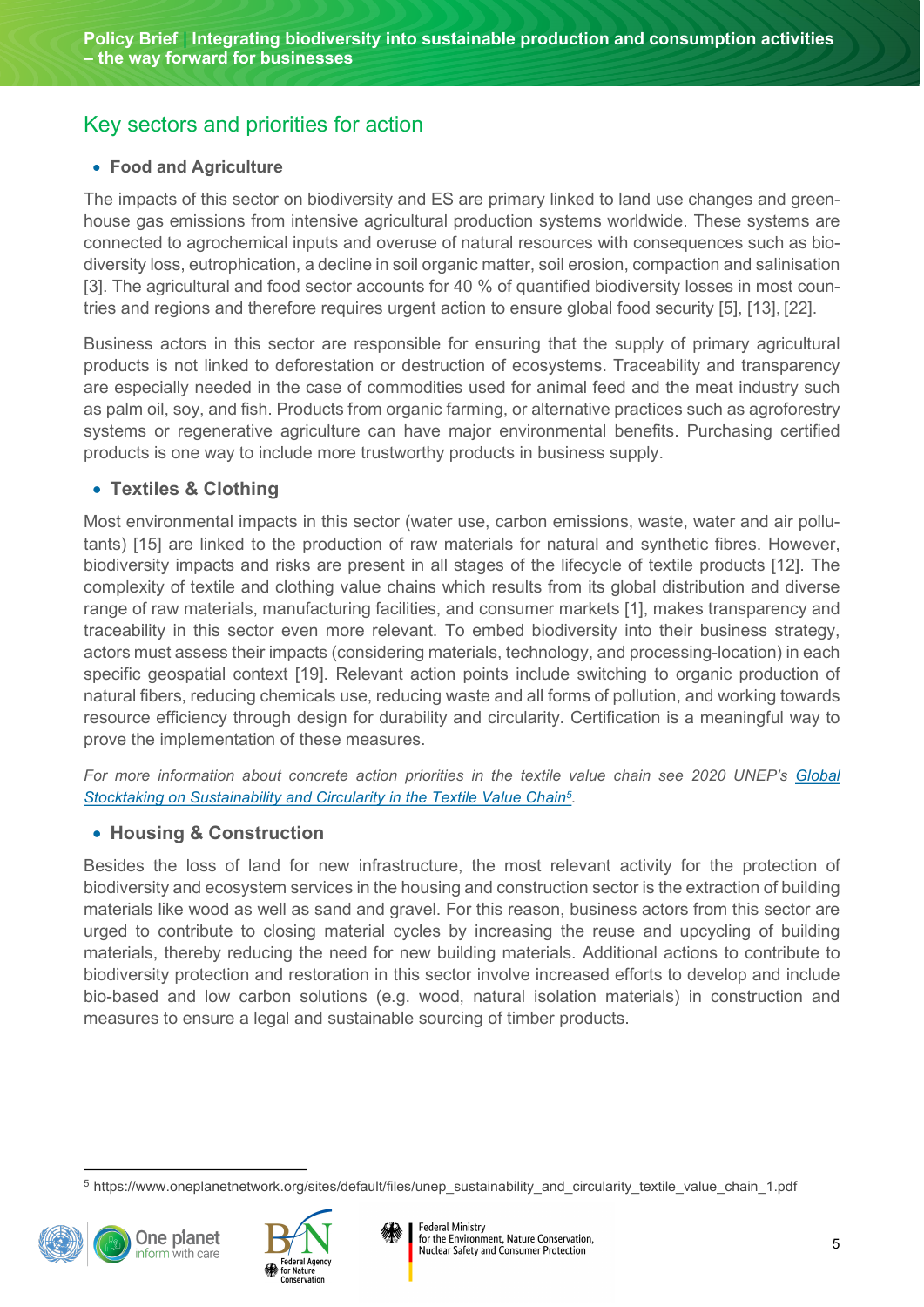### • **Tourism and Leisure**

Tourism and conservation are closely related. Not only do many parts of this sector rely directly on biodiversity and ES [23], such as nature-based tourism and ecotourism, but also many protected ecosystems depend on tourism revenue. Mobility, infrastructure, gastronomy, and certain outdoor activities are also directly linked to concrete environmental impacts [9], [10] and must therefore be addressed as part of the measures for biodiversity protection and restoration in this sector.

In biodiversity-rich areas, tourism actors must integrate the sustainable management of biodiversity and include ES in the design of tourism-related projects and services to contribute to raising consumer awareness for the issue of biodiversity protection. In areas foreseen for tourism activities, impact assessments must always be conducted, and local communities should be involved from the early stages of planning and in the operation stage. Small local enterprises, operators and agencies shall be encouraged to benefit from tourism and sustainable use of biodiversity, for example by training and providing qualified guides from local communities. Other "on location" actions include sourcing local produce where possible, reducing animal products in food and catering, developing strategies against food waste and pollution, and strengthening waste management practices, particularly in terms of plastic reduction.

#### • **Information and Communication technologies (ICT)**

The extraction of specific resources for products in the ICT sector (smartphones, laptops, etc.) depends on mining activities located all around the world. The impacts of mining on biodiversity and ES differ both in type and magnitude. However, techniques like open-cast mining (e.g. gold, cupper) are often located in very sensitive (tropical) natural areas, causing the direct destruction of biodiverse hotspots [7].

To contribute to biodiversity protection, actors in the ICT sector are called upon to increase transparency and traceability along their complex value chains and to implement resource efficiency measures in their production. This is particularly relevant for all minerals and critical raw materials required for electronic devices. In terms of product design, this sector can take action by increasing their efforts on extending product lifetimes and innovation cycles as well as on design for circularity.

# **Concluding remarks: The way forward**

The alarming data on significant biodiversity loss and the degradation of ecosystem services show the acute need for all societal actors to unite to halt this loss. In the face of a post-2020 global biodiversity framework, business actors need to work together with governments and civil society to address environmental issues. All actions taken in this regard shall pursue the transformative changes in economic activities and consumption patterns required to move beyond unsustainable systems in the business-as-usual scenario.

The course of action is clear. In this policy brief, a series of action points have been described. The different ways in which business actors can address current environmental challenges are already known and forerunners in this field have demonstrated exemplary approaches. It is time to act now. The way we consume and do business cannot continue at the cost of destroying our natural capital, the basis of human life.

A central point for business actors is to focus their efforts on integrating biodiversity considerations into their value chain management, to identify hotspots, improve their performances and minimize impacts on biodiversity and ES. A systematic approach is key, based on impact







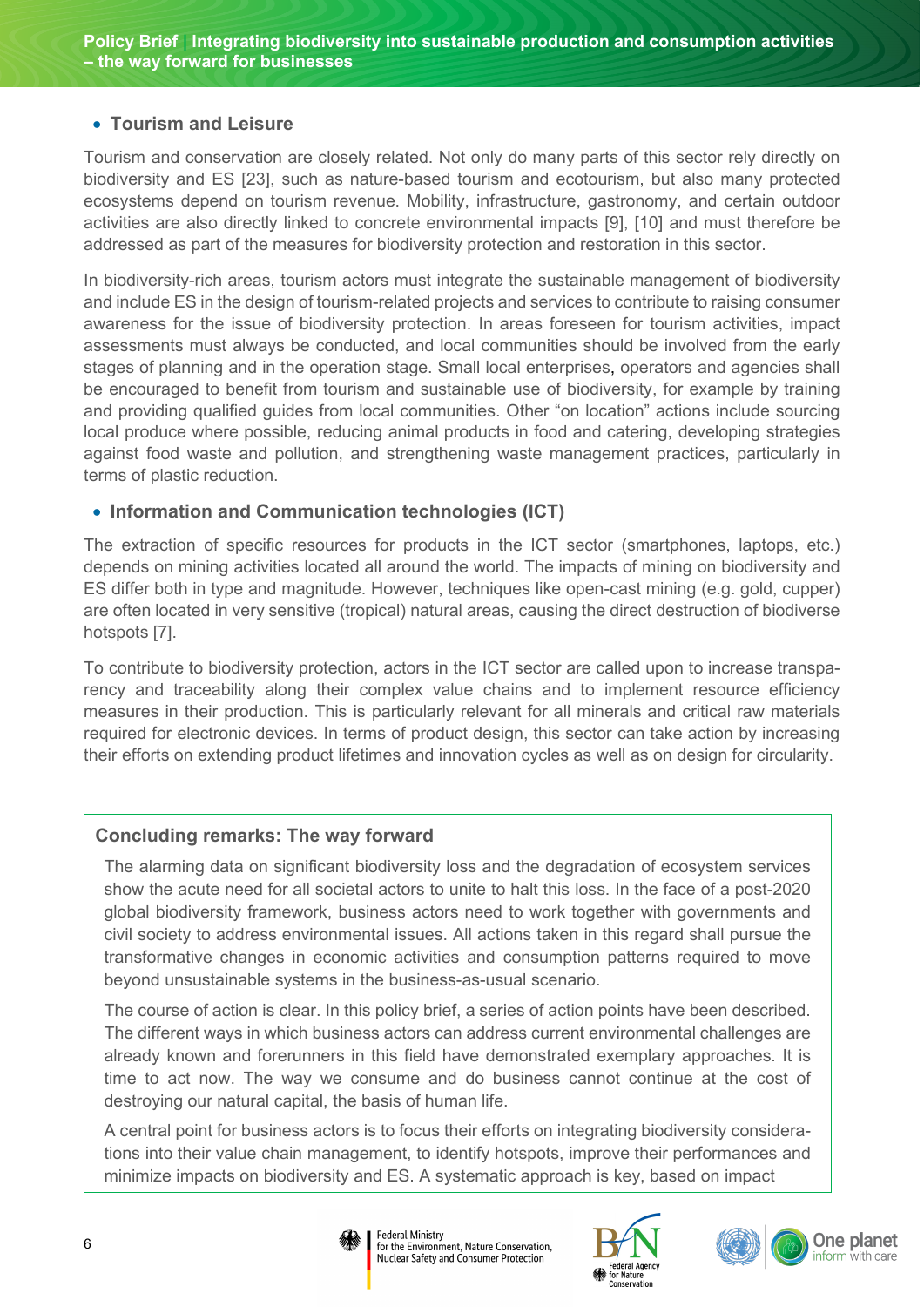assessments, transparency, science-based targets and defining actions and indicators for progress monitoring. Business actors cannot rely on technology alone to remediate biodiversity impacts resulting from their activities. While networking and communication activities should be part of the work, it is important to remember that this does not substitute the implementation of measures required to achieve positive outcomes for biodiversity protection and restoration in business activities.

The paradigm of seeking economic growth at the expense of damaging nature is not sustainable. The linkages between consumption, trade, habitat loss and global health are now clearer than ever, as we can now imagine the potential social and economic damages resulting from future zoonotic pandemics. Business-as-usual will only impair value chains and destabilize markets in the short term, and result in even more dramatic consequences in the long-term.

# **References**

- 1. Aiama, D., Carbone, G., Cator, D., & Challender, D. (2016). Biodiversity risks and opportunities in the apparel sector | IUCN Library System.
- 2. Brink, B. t., van der Esch, S., Kram, T., van Oorschot, M., van Meijl, J., Tabeau, A. A., et al. (2010). Rethinking Global Biodiversity Strategies: Exploring structural changes in production and consumption to reduce biodiversity loss.
- 3. CBD (2021). *Report of the Open-ended Working Group on the Post-2020 Global Biodiversity Framework on its third meeting (Part I)* .
- 4. Chaudhary, A., & Brooks, T. M. (2019). National Consumption and Global Trade Impacts on Biodiversity. *World Development,* 121, 178–187. doi:10.1016/j.worlddev.2017.10.012.
- 5. Dasgupta, P. (2021). *The Economics of Biodiversity: The Dasgupta Review: Abridged Version* . London.
- 6. Hall, C. M. (2010). Tourism and biodiversity: More significant than climate change? *Journal of Heritage Tourism,* 5(4), 253–266. doi:10.1080/1743873X.2010.517843.
- 7. Hall, C. M. (2016). Loving nature to death: Tourism consumption, Biodiversity loss and the Anthropocene. *Tourism and the Anthropocene*.
- 8. Intergovernmental Science-Policy Platform on Biodiversity and Ecosystem Services (IPBES) (2019). *Global assessment report on biodiversity and ecosystem services of the Intergovernmental Science-Policy Platform on Biodiversity and Ecosystem Services* . Bonn.
- 9. Marques, A., Martins, I. S., Kastner, T., Plutzar, C., Theurl, M. C., Eisenmenger, N., et al. (2019). Increasing impacts of land use on biodiversity and carbon sequestration driven by population and economic growth. *Nature Ecology & Evolution,* 3(4), 628–637. doi:10.1038/s41559-019-0824-3.
- 10. Sajn, N. (2019). Environmental impact of textile and clothes industry. EPRS | European Parliamentary Research Service.
- 11. Science Based Targets Network (SBTN) (2020). *Science-Based Targets for Nature: Initial Guidance for Business* .
- 12. Steffen, W., Richardson, K., Rockström, J., Cornell, S. E., Fetzer, I., Bennett, E. M., et al. (2015). Planetary boundaries: Guiding human development on a changing planet. *Science,* 347(6223). doi:10.1126/science.1259855.
- 13. Textile Exchange (2020). *Biodiversity Benchmark (Beta) Companion Guide 2020*.
- 14. Wilting, H. C., Schipper, A. M., Bakkenes, M., Meijer, J. R., & Huijbregts, M. A. J. (2017). Quantifying Biodiversity Losses Due to Human Consumption: A Global-Scale Footprint Analysis. *Environmental Science & Technology,* 51(6), 3298–3306. doi:10.1021/acs.est.6b05296.
- 15. World Bank (2020). Tools and Resources for Nature-Based Tourism. World Bank.
- 16. World Economic Forum (2020). *The Global Risks Report 2020: 15th Edition* .